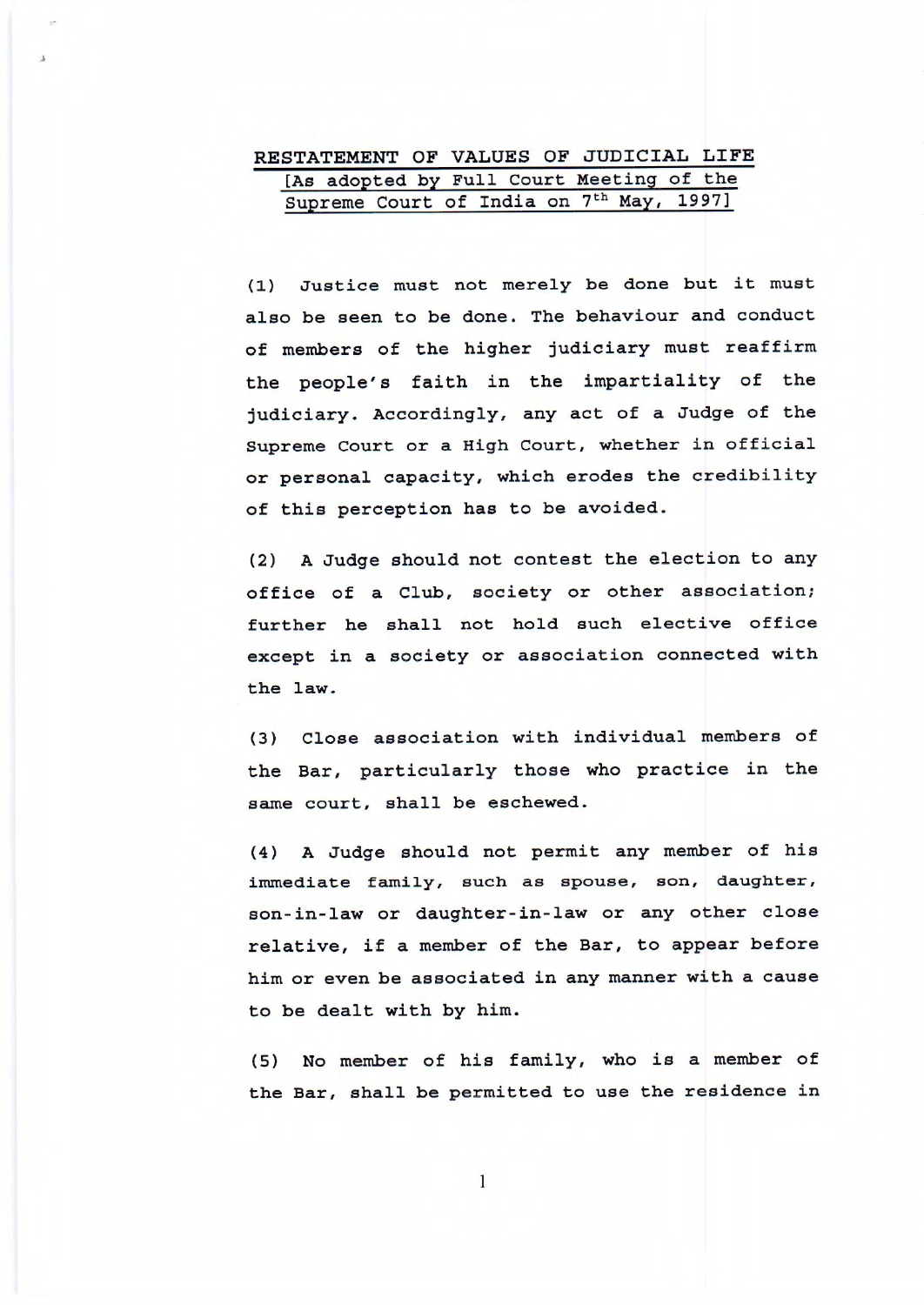which the Judge actually resides or other facilities for professional work.

 $\mathcal{C}^*$ 

(6) A Judge should practice a degree of aloofness consistent with the dignity of his office.

(7) A Judge shall not hear and decide a matter in which a member of his family, a close relation or a friend is concerned.

(8) A Judge shall not enter into public debate or express his views in public on political matters or on matters that are pending or are likely to arise for judicial determination.

(9) A Judge is expected to let his judgments speak for themselves. He shall not give interview to the media.

(10) A Judge shall not accept gifts or hospitality except from his family, close relations and friends .

(11) A Judge shall not hear and decide a matter in which a company in which he holds shares is concerned unless he has disclosed his interest and no objection to his hearing and deciding the mater is raised.

(12) A Judge shall not speculate in shares, stocks or the like.

(13) A Judge should not engage directly or indirectly in trade or business, either by himself

2